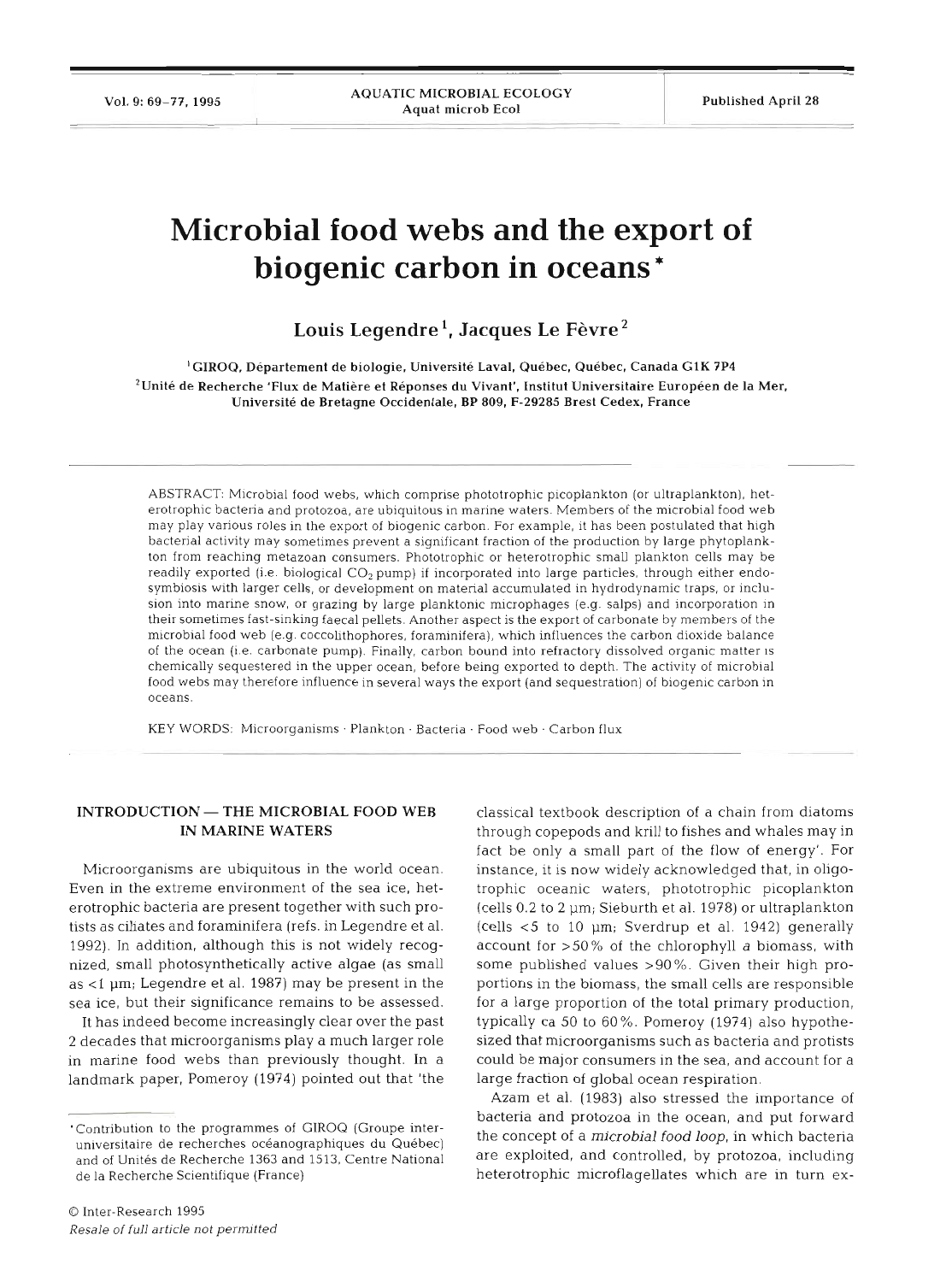ploited by ciliates. This grazing activity is accompanied by excretion of substances which are in turn used by the bacteria, so that the system more or less operates in a closed circuit. This leaves aside the role of picoplanktonic photoautotrophs, which are also part of the microbial food links. The 2 expressions microbial web and microbial loop are found in the literature. It has been proposed (e.g. Rassoulzadegan 1993) to use 'microbial loop' for designating the almost closed system of heterotrophic bacteria and zooflagellate grazers, in which the latter release dissolved organic matter used as substrate by the former, and 'microbial food web' for the more open system which also includes the autotrophic pico- and nanoplankton. According to Cushing (1989), the microbial food web predominates in stratified waters because the exudates from phototrophic picoplankton (small eukaryotic algae and cyanobacteria) are not dispersed and can therefore be used by heterotrophic bacteria.

Picophytoplankton could thus be viewed as competitors to large cells, such as diatoms, for nutrients, while the microheterotrophs can be viewed as competitors to metazoans, such as copepods and fish, in the utilization of primary production. According to a number of empirical data (e.g. Williams 1981, Ducklow et al. 1986, Pomeroy & Deibel 1986, Smith et al. 1986) and modelling exercises (e.g. Taylor & Joint 1990, Moloney et al. 1991), the microbial food web would thus constitute a sink for biogenic carbon. In other words, most of the autotrophic production processed by microorganisms would be oxidized (respired) within the microbial loop in the euphotic layer (e.g. Michaels & Silver 1988) rather than being exported in the form of metabolic energy to higher-order consumers, or in the form of particle fall-out to deep waters. For example, results of network analyses for **3** food webs (i.e. SE Atlantic oceanic waters, stratified water column of the Agulhas Bank, and Benguela coastal upwelling; Moloney et al. 1991) indicate that < 1 % of the photosynthetically fixed carbon reaches heterotrophs >25 pm via heterotrophs  $<$  25  $\mu$ m.

However, even if the microbial web is inefficient as a carbon pathway to large heterotrophs, it is the only available pathway when autotrophs are small. The above-cited study by Moloney et al. (1991) shows that the proportion of the carbon which reaches heterotrophs >25 pm directly from autotrophs may be as high as ca 90% on the Agulhas Bank and >95% in the Benguela upwelling, while this proportion is almost nil in oceanic waters. This agrees with the results of Vezina & Platt (1988) who found, using inverse methods to estimate fluxes in pelagic food webs, that microbial grazers (protozoans and microzooplankton) supplied ca 70% of the carbon demand of the mesozooplankton at a stratified station in the English Channel, and

ca 40% at a station in the Celtic Sea. These examples, as well as other modelling exercises (e.g. Pace et al. 1984, Fasham 1985), suggest that the microbial food web can also function as a link towards metazoans. Furthermore, some large planktonic microphages appear rather efficient at both exploiting microbial resources and producing resistant, fast-sinking, particles (e.g. review of Fortier et al. 1994).

The sink versus link views of the role of microbial food webs in the ocean had to some extent developed into a controversy, whereas some authors (Sherr & Sherr 1988) argued that the role of the microbial food web as a sink or a link for carbon is a non-issue, because all carbon for ingestion by metazoans must come from the microscopic part of the food web (all planktonic primary producers being microscopic). As pointed out by Ducklow (1991), however, the link-sink approach need not be considered an either-or issue. A number of microbial processes coexist in marine waters some of which (the link aspect) will favour the export of biogenic carbon, while others (the sink aspect) may delay or prevent it. This duality sets the general framework for the present paper, in which some of the microbial processes that influence the export of biogenic carbon in oceans are examined (Fig. 1). The following discussion will only cover a few of these processes, given our limited knowledge of microbial food webs in the marine environment. It is recognized that, by lack of sufficient information, some microbial processes that may eventually prove significant for the export of biogenic carbon have perhaps not been identified in the present paper.

# **SOME MICROBIAL PROCESSES INFLUENCING**  THE **EXPORT OF BIOGENIC CARBON**

# Export and sequestration of carbon in oceans: the biological **CO2** pump

Within the context of global climate change, 2 terms must be distinguished as to the flux of biogenic carbon in oceans, i.e. export and sequestration (see Legendre & Le Fevre 1991). On the one hand, export refers to the flux of biogenic material from surface to depth, while on the other hand, sequestration concerns the removal of dissolved inorganic  $CO<sub>2</sub>$  from the atmosphere and the surface waters for periods of interest to global warming (i.e. at least a few hundred years). Processes involved in carbon sequestration include: the sinking or downwards transport of biogenic dissolved and particulate carbon, followed by burial in sediments or dissolution in deep waters; the long-term fixation of carbon into calcareous material; and the binding of carbon into refractory dissolved organic matter. Export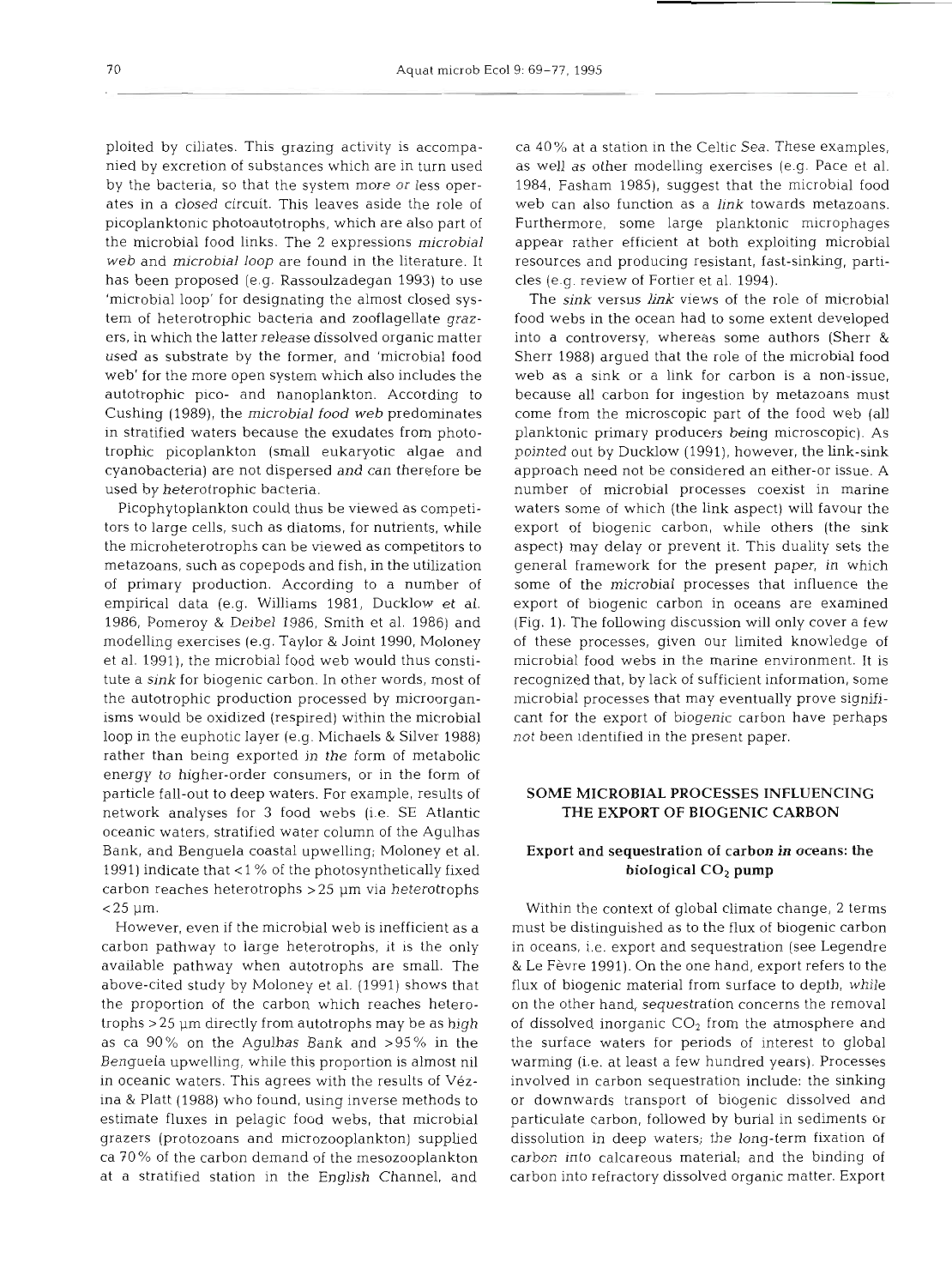

Fig. 1. Conceptual model of the flux of carbon between primary producers, metazoans and microorganisms (adapted from Pomeroy & Wiebe 1988, Fig. 1). The number of transfers is variable and often unknown, for both the metazoans and the microbial food web

and sequestration are generally not equivalent, since a large fraction of the exported biogenic carbon is sometimes rapidly respired during its downwards transit and recycled back to the atmosphere. For global biogeochemical budgets, the really significant term is not the export, but the actual sequestration of carbon.

Close to the surface of the ocean (euphotic layer), solar light fuels the photosynthetic incorporation of inorganic carbon into organic molecules by phytoplankton, a fraction of which sinks to deep waters (as intact cells, faecal pellets, marine snow) or is actively transported by vertically migrating organisms. This export pathway is known as the **biological** *CO2* pump, since the carbon supply used by the photosynthesis in the euphotic zone is replenished by diffusion of atmospheric  $CO<sub>2</sub>$  into the oceans (and by  $HCO<sub>3</sub><sup>-</sup>$  in river waters). This pump and other mechanisms operate in such a way that a gradient of increasing  $CO<sub>2</sub>$  concentration towards deeper waters is maintained against the effects of turbulent mixing and diffusion (for more details, see for instance Volk & Hoffert 1985).

As far as presently known, the biological  $CO<sub>2</sub>$  pump is unlikely to directly increase carbon sequestration in a short-term response to the anthropogenic increase in atmospheric  $CO<sub>2</sub>$  concentration. This is because marine photosynthesis is generally not carbon-limited. However, new findings (Riebesell et al. 1993) indicate that, under optimal light and nutrient conditions, the growth of diatoms might be limited by the supply of free  $CO<sub>2</sub>$  in seawater, so that a response cannot be ruled out in some circumstances (see Raven 1993). The role of this pump in the global flux of carbon needs anyway to be quantified (see JGOFS 1990), because it does contribute to the overall balance in the exchanges between the various global carbon pools (see Sundquist 1985). In the long term, the biological  $CO<sub>2</sub>$ pump and climate changes may interact. Biological activity in the oceans is likely to respond to climate changes, both directly (e.g, effects of temperature and cloud cover) and through climate-induced variations in the hydrodynamic forcing of biological production. If, through such effects, the net result of global warming were an enhancement of overall photosynthesis, this would result in a negative feedback, and climatic variations would be attenuated. The response of the biological  $CO<sub>2</sub>$  pump to climate change may also, however, result in positive feedback effects such as those often put forward to account for glacial-interglacial oscillations. The latter are believed to be induced by a weak astronomical forcing whose effects are amplified by changes in  $CO<sub>2</sub>$  concentration in the atmosphere. According to a modelling exercise by Lindstrom & McAyeal (1989), a threshold of about 250 ppm (volume) in  $CO<sub>2</sub>$  concentration would govern the evolution of climate towards either the glacial or the interglacial quasi-stable mode. Among other mechanisms put forward to account for the self-regulation of each mode, it has been hypothesized that the biological  $CO<sub>2</sub>$  pump in the oceans is stronger in glacial conditions, and weaker in interglacial ones (e.g. because of latitudinal shifts in the location of the areas of maximal production such as major upwellings; Sarmiento & Toggweiler 1984).

The present paper will examine the significance of microbial food webs for the biological  $CO<sub>2</sub>$  pump. The discussion will deal with potential influence, on the export and sequestration of biogenic carbon, of 4 microbial processes, i.e. the possible competition between bacteria and metazoan consumers; the export pathways of small plankton cells, and their significance for the sequestration of carbon; the export of carbonate by some members of the microbial food web; and finally, the production of refractory dissolved organic matter.

#### **Bacteria versus metazoan consumers**

According to Pomeroy & Deibel (1986), high secondary production in cold waters may be explained by low bacterial activity. At temperatures between -1 and 2"C, as for example during the spring phytoplankton bloom in Newfoundland waters, photosynthetic production is substantial but rates of bacterial growth and metabolism are low (Fig. 2). Low rates of microbial utilization of phytoplankton material would allow a high proportion of the autotrophic production to find its way to metazoan consumers, i.e. benthic and planktonic invertebrates. According to Pomeroy & Wiebe (1988), this would explain why regions in the northern hemisphere where the spring bloom occurs between  $-1.8$ and 2°C are also regions of resilient fisheries of consistently high productivity. In warm tropical and subtropical waters, in contrast, bacterial metabolism and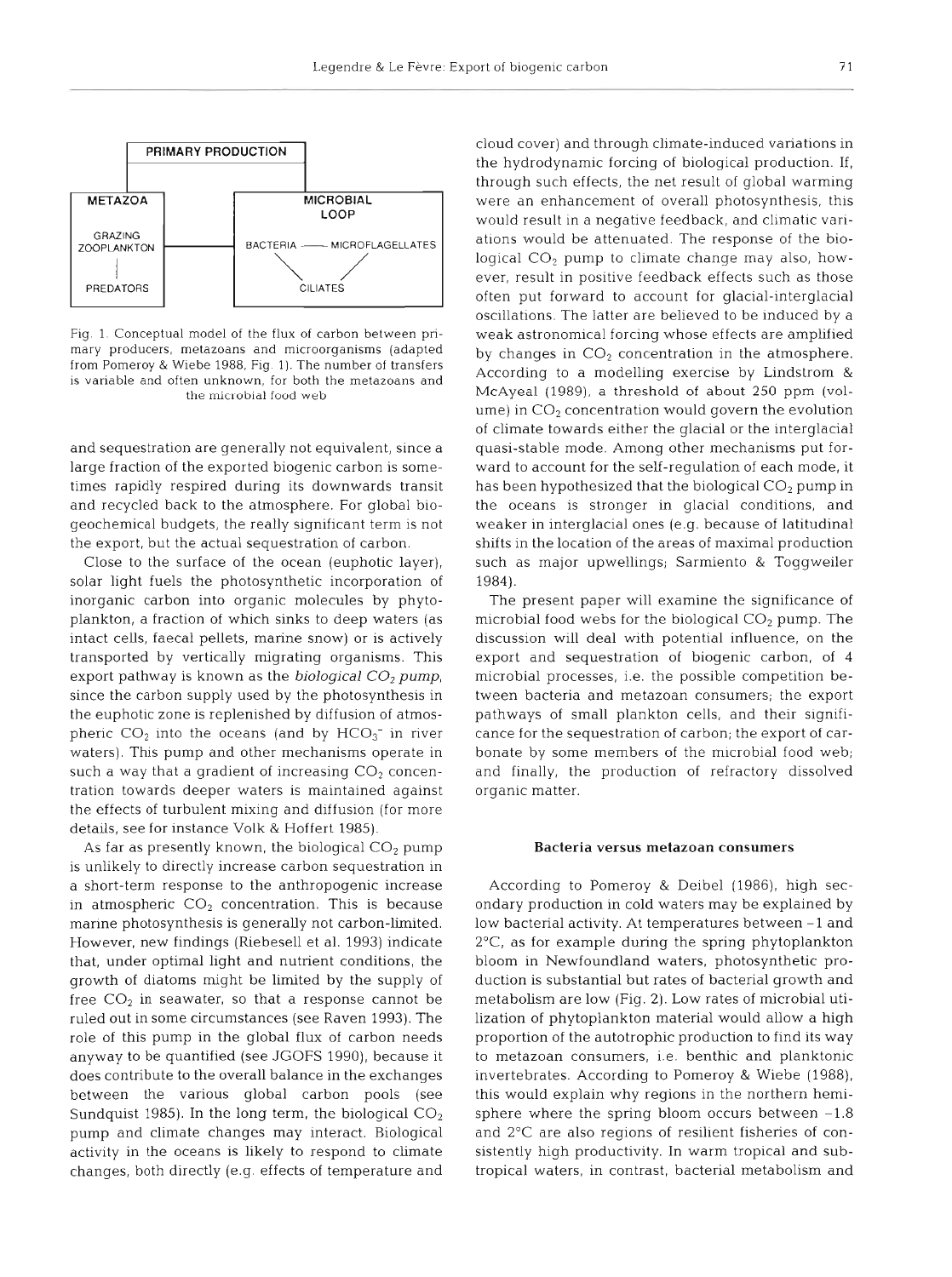

Fig. 2. Relationship of bacterial growth (solid line) and potential primary production (dotted line) to temperature, between the freezing point of sea ice and +6"C, at low substrate concentration (adapted from Pomeroy & Wiebe 1988, Fig. 2)

growth are rapid, so that the turnover time of phytoplankton production is of the order of 1 to 3 d; as a consequence, much of the carbon would not reach the metazoans.

This view was subsequently expanded (e.g. Pomeroy & Wiebe 1993) to include the effect of substrate concentration. At high values of the latter, temperature has little influence (e.g. Pomeroy et al. 1991, Wiebe et al. 1992). In contrast, at low substrate concentrations usually found in seawater, minimal temperatures (e.g. in the annual cycle) can inhibit bacterial activity even in temperate and warm regions. As a result, bacteria would often be inefficient in utilizing much of the spring bloom production, until excretion, defecation and inefficient feeding by zooplankton creates microzones of high substrate availability (refs. in Pomeroy & Wiebe 1993).

The implication of both the original and expanded models is that metazoans and bacteria may, to a considerable degree, compete for the exploitation of primary production. In the view of Pomeroy & Wiebe (1988), bacteria, by channelling biogenic carbon into the microbial food web, would be responsible for a major loss, i.e. in temperate and tropical waters, microorganisms would often use (and dissipate) half or more of the primary production.

The approach discussed in the previous paragraphs is essentially relevant to the possible negative role of bacteria on the export of primary production towards metazoan consumers. Within the more general context of biogeochemical fluxes of carbon, it may be hypothesized that, in warm waters, bacterial activity could impede and sometimes prevent the transfer of primary production towards not only metazoans but also the deep waters where carbon can be sequestered. This should be taken into account when assessing the significance of the biological  $CO<sub>2</sub>$  pump in temperate and tropical waters.

## **Export** pathways of small plankton cells

Pathways through which the production of small plankton cells (<5 pm) is exported may contribute to uncouple the actual sequestration of carbon from the export of biogenic carbon. As explained above, not all export pathways result in sequestration. According to Legendre & Le Fèvre (1991), the fraction of the original carbon production that will eventually be sequestered is largely controlled by ecosystem processes. Legendre & Le Fèvre (1989) have reviewed the various export pathways from the primary producers, their hydrodynamic control, and their significance in terms of particulate organic matter fall-out from the surface layer. These pathways include (from left to right in Fig. 3): the sinking of large intact cells: the grazing of large cells by herbivores, and production of faecal pellets as well as active transport by vertically migrating organisms; the grazing of detrital biogenic material, accumulated in hydrodynamic traps, by microphagous feeders; the incorporation of small cells into sinking marine snow; and the direct grazing of ultraplankton by metazoans.

The **2** leftmost pathways in Fig. 3 do not generally concern the small organisms, except perhaps in the special case of endosymbiosis with larger cells. In oligotrophic waters of the Pacific Ocean, for example, the endophytic cyanobacterium *Richelia intracellularis*  was observed to occur in >90% of the cells in 3 species of **Rhizosolenia** diatoms (Venrick 1974), and Heinbokel (1986) found it in ca 80% of the cells in 2 species of *Herniaulus* diatoms. Massive sedimentation of large intact cells, at rates that may exceed  $100 \text{ m d}^{-1}$  (refs. in Goldman 1988), mainly takes place under bloom conditions. As explained in Legendre (1990), microalgal blooms largely depend on the balance between phytoplankton production (resulting from hydrodynamic forcing) and grazing by herbivorous zooplankton. It follows that, under low grazing pressure, most of the large cells may sediment (several examples of large fall-out of often intact diatom cells following a bloom are reviewed in Legendre 1990, and Legendre & Le Fèvre 1991). Active grazing by herbivores, on the other hand, leads to sedimentation of faecal pellets. Copepod faecal pellets are wrapped in a protective membrane that prevents the degradation of their contents during at least part of the downwards transit and they package fine material (including coccoliths, see next section) into larger, and therefore faster-sinking, particles. The sinking velocity of copepod faecal pellets is of the same order as that of intact cells (see Legendre & Le Fèvre 1991) but, because some bacterial degradation does take place (as well as coprophagy) during their descent, they are thought to account for only a small faction of the carbon supply to deep waters (see Pilskaln & Honjo 1987).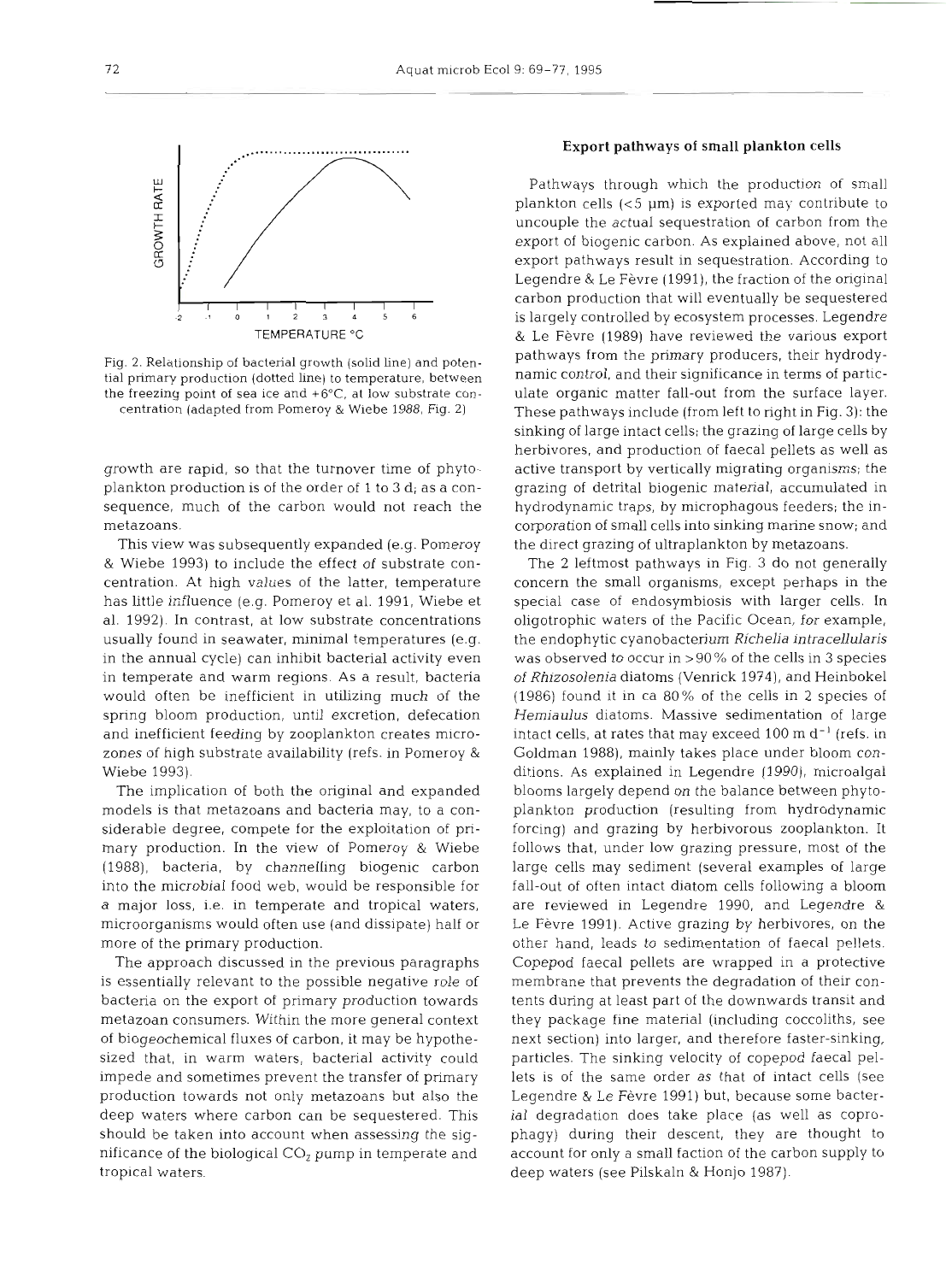

Fig. 3. Model of export production (downwards arrows) in oceans. Alternative pathways for the fluxes of materials and energy in marine ecosystems are conceptually shown in the form of bifurcations. In the real world, however, alternative processes take place simultaneously, their relative importance being dependent on the prevailing conditions. At each bifurcation, part of the production may be channelled into export pathways, which does not preclude the coexistence with recycling pathways. The length and complexity of the food webs involved in the export of biogenic carbon increase towards the right. According to Legendre & Le Fevre (1989), hydrodynamic conditions control the 5 bifurcations. Reprinted with permission from the Dahlem Workshop Report **LS44,** p. 51, John Wiley and Sons, Chichester

The 3 rightmost pathways in Fig. 3 directly concern the microbial food webs (refs. in Legendre & Le Fevre 1989, 1991). Microheterotrophs (bacteria and their protozoan predators) will develop, for example, by taking advantage of ageing biomass and other detrital material not being directly consumed by metazoans, especially if the material is being accumulated in hydrodynamic traps (e.g. convergent circulation associated with fronts, eddies, Langmuir convection cells; or such hydrodynamic structures as the pycnocline) and, more generally in situations that do not favour the build-up of a full-fledged herbivore food chain.

Some groups of essentially non-crustacean metazoans specialise in exploiting microbial plankton. Fortier et al. (1994) recognise 4 such groups of microphages, which feed on particles at least 3.5 orders of magnitude smaller than their own size, namely salps, appendicularians, doliolids and thecosome pteropods. The latter produce calcareous shells, and thus contribute to the processes discussed in the next section, while the former groups are gelatinous organisms. All of them can feed at least on the protozoan members of the microbial web, and some direct feeding on bacterial size plankton is even possible (e.g. by appendicularians). These microphages are in turn directly (e.g. flatfish larvae feeding on appendicularians) or indirectly (e.g. tuna feeding on salp parasites such as hyperiid amphipods) prey to higher-order consumers, and may thus redirect to exploitable resources part of

the carbon that would otherwise be dissipated in the microbial loop. In addition, these organisms produce faecal pellets that are more resistant and sink faster than those of copepods or euphausiids (e.g. up to  $2700$  m d<sup>-1</sup>; Bruland & Silver 1981). Gelatinous organisms also are instrumental in the production of marine snow, where small cells (which would normally not sink at all) are aggregated together with other material and thus made available for export to depth. Large planktonic microphages therefore also directly transfer some microbial carbon towards export to depth and possible sequestration.

In general, the length and complexity of food webs involved in the export of biogenic carbon increase towards the right of Fig. 3. The amount of organic material respired during the downwards transit (and potentially rapidly returned to the atmosphere) is largely determined by sinking velocity. Thus, rapid sedimentation of intact cells or other biogenic particles (e.g. some faecal pellets) into deep waters favours the sequestration of carbon. In contrast, export pathways to the right of Fig. **3** involve increasingly longer downwards transit of the biogenic material, during which most of the carbon may be respired and returned to the atmosphere. This would result in lower sequestration relative to the amount of biogenic carbon exported. The export pathways, which are largely under hydrodynamic control (Legendre & Le Fèvre 1989), may thus influence the amount of carbon sequestered by the ocean.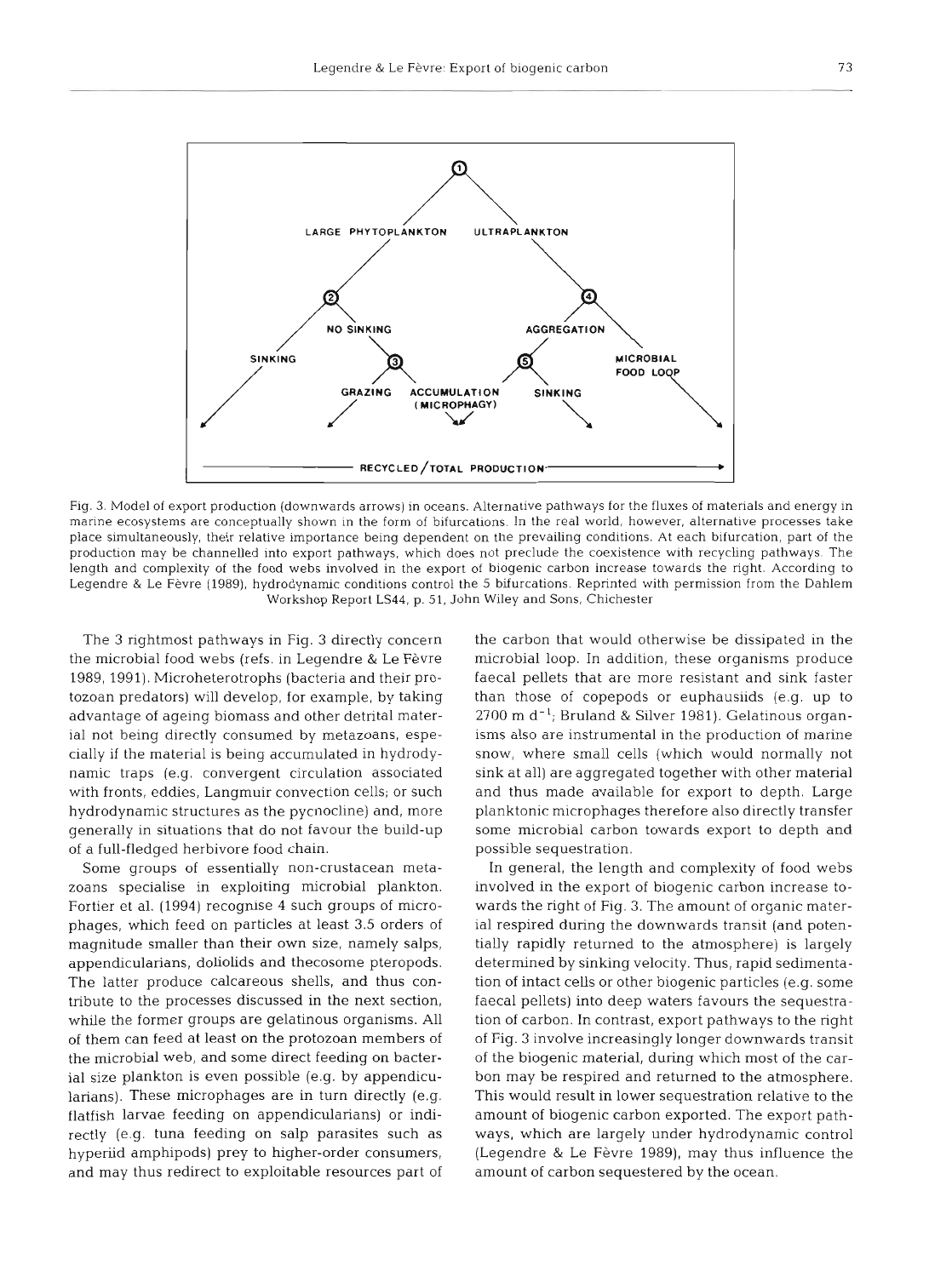#### Export of carbonate **by** the microbial food web

The average chemical composition of marine plankton is given by the 'Redfield ratio' (Redfield 1958, Redfield et al. 1963)  $C: N: P = 106:16:1$  (atoms). However, some plankton organisms export an extra share of carbon, in the form of calcareous skeletal structures (consisting mainly of  $CaCO<sub>3</sub>$  with small and variable proportions of other substances such as  $MgCO<sub>3</sub>$ . Members of the microbial food web with calcareous tests include photosynthetic cells (mainly coccolithophores) and protozoans (foraminifera). Given their relatively large size and high density, foraminifera sink rapidly (up to 2500 m  $d^{-1}$ ; Takahashi & Bé 1984). Coccoliths, on the other hand, may be carried in faecal pellets, and thus have a sedimentological behaviour similar to large particles (e.g. Honjo 1980). Calcareous tests may therefore be very efficient in exporting biogenic carbon to depth (refs. in Legendre & Le Fèvre 1991).

Coccolith and foraminiferal productivity is maximal between 50" N and 50" S, in general coincidence with waters >10°C. The highest concentrations of suspended particulate carbonate are found in surface waters



Fig. 4. Horizontal distribution of particulate  $CaCO<sub>3</sub>$  (nmol  $I<sup>-1</sup>$ ) in the upper ocean (0 to 500 m), as calculated by Bishop (1989) in combining a map of the average 0 to 200 m ocean temperature together with an empirical relationship between the mean 0 to 500 m concentration of particulate  $\text{CaCO}_3$  and the mean 0 to 200 m temperature

in 2 mid-latitude belts, i.e. near the Antarctic Convergence  $(40^{\circ}$  to  $60^{\circ}$  S) in the southern hemisphere and near the polar front in the northern hemisphere, and also along the continental margins (Lisitzin 1972; see also Fig. 4). Pelagic foraminifera are also abundant in association with Antarctic sea ice (refs. in Legendre et al. 1992). High concentrations of suspended particulate carbonate along continental margins might well correspond to coccolithophore blooms, as observed by Holligan et al. (1983) along the continental shelf edge in the Celtic Sea. An example of the significance of coccolithophore blooms for the vertical transport of carbonate is provided by Honjo (1982) who observed, during a bloom of the coccolithophore Umbellicosphaera sibo*gae*, a mass flux of particles of 876 mg m<sup>-2</sup> d<sup>-1</sup>.

Calcareous tests dissolve at depth, so that calcite (produced, among pelagic organisms, by coccolithophores and foraminiferans) is not found in sediments deeper than 4000 to 5000 m (in the Antarctic Ocean, the compensation depth is considerably shallower; see Legendre et al. 1992). In deep-water areas, carbonatecarbon is thus progressively released into the water column, so that its fate (i.e. rapid release to the atmosphere versus sequestration for tens to hundreds of years in the deep waters) depends on sinking velocity and on the deep circulation. In shallow waters, on the other hand, carbonate sediments may sequester carbon for millions of years (e.g. sediment accumulation up to several kilometres deep near the continents and on the flank of ridges, and limestone deposits from epicontinental seas accumulated on the continents).

Concerning the biogeochemical cycle of carbon, the production of plankton organisms with calcareous tests leads to paradoxical results. Limestone deposits were ultimately derived, through biological processes and complex long-term geochemical interactions (Lasaga et al. 1985), from atmospheric  $CO<sub>2</sub>$ , and carbonate calcination in cement factories does contribute a small fraction of the anthropogenic increase in atmospheric  $CO<sub>2</sub>$ . On the other hand, the immediate effect of carbonate precipitation is a decrease in the alkalinity of seawater, which releases dissolved  $CO<sub>2</sub>$  in surface waters at the expense of  $HCO<sub>3</sub>$ . It is generally believed that this causes a net flux of  $\mathrm{CO}_2$  from surface waters to the atmosphere. Greater coral reef development in warmer conditions is, for instance, sometimes put forward as one of the positive feedback processes that contribute to the transition from glacial to interglacial conditions (e.g. Berger 1982). Photosynthesis, however, can be fuelled only by free  $CO<sub>2</sub>$ , not  $HCO<sub>3</sub>$ , and the former may be more limiting than previously thought (Riebesell et al. 1993). **At** least in some circumstances, the release of  $CO<sub>2</sub>$  from carbonate precipitation could thus be offset by increased carbon fixation (Raven 1993). In addition, plankton organisms with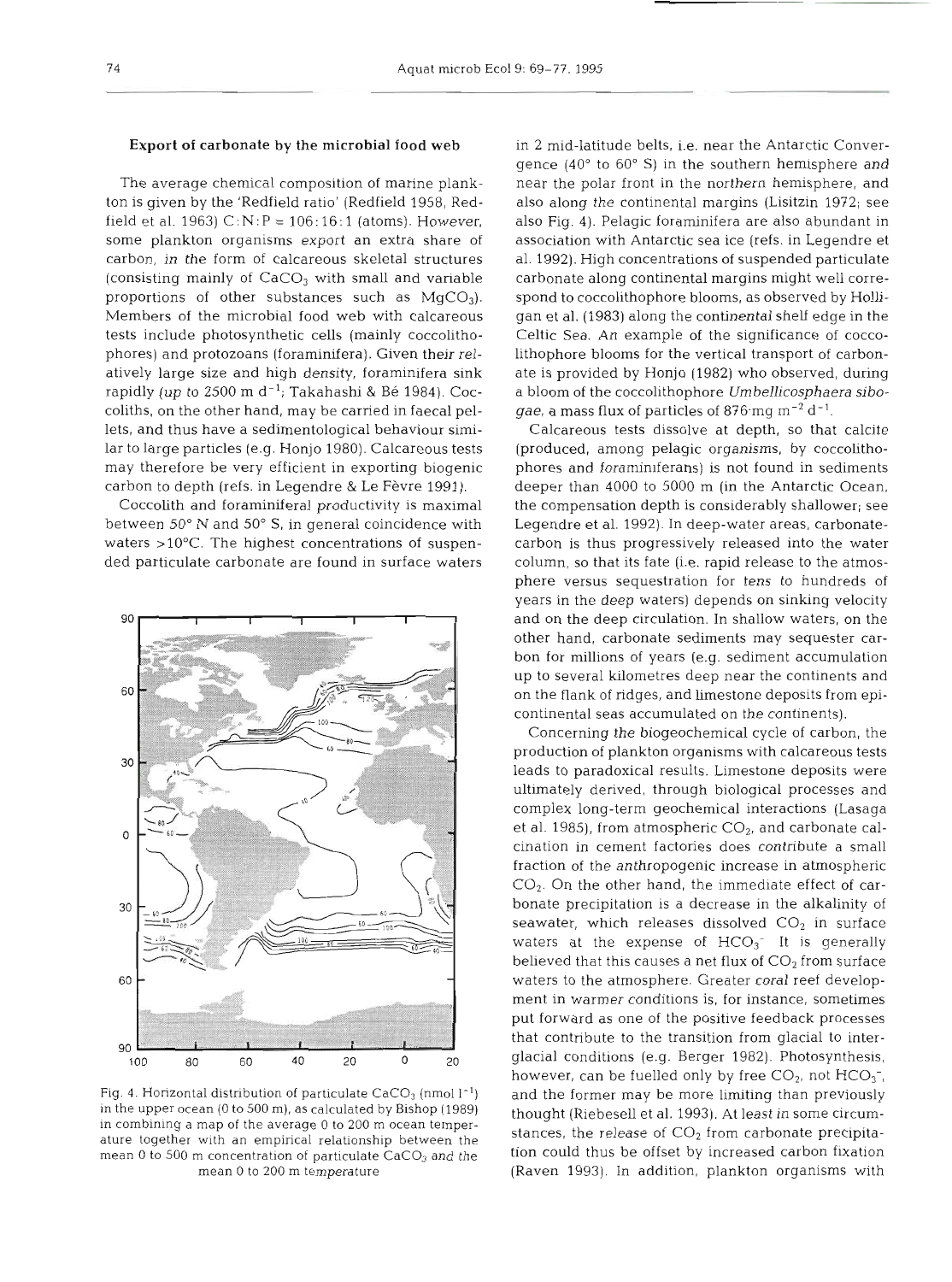calcareous tests generally sink faster than other organic particles produced in surface waters, thus reducing the amount of carbon respired during their downward transit, and the adsorption of organic matter onto calcite particles may contribute to increasing the burial of organic carbon in ocean sediments. The production and export of biogenic carbon by calcareous organisms is therefore of biogeochemical significance, even though their net contribution to the overall CO<sub>2</sub> budget may depend on the time scale considered.

### **Refractory dissolved organic matter**

A large fraction of the dissolved organic carbon (DOC) in oceans is very refractory, with a turnover time of several thousand years (e.g. Hedges 1987). According to Williams & Druffel (1987), most of this refractory DOC is of marine origin. It was explained above that the export of biogenic particles occurs mainly locally, and on time scales of days to months after primary production has taken place (scales of ca 10 km, and of  $10^{-2}$ to  $10^{-1}$  yr). In contrast, the transport of refractory DOM from surface to deep waters involve basin-scale circulation **(104** km), which extends over decades and centuries. This led Legendre & Gosselin (1989) to conclude that the downwards fluxes of particulate and dissolved organic matter may be separated in space by thousands of kilometres and in time by decades or centuries, thus effectively uncoupling the 2 processes.

Legendre & Le Fèvre (1991) have pointed out that the refractory DOC could chemically sequester carbon in the surface layer, for periods of interest to global change (i.e. 100s of years), before this carbon is transferred and released (respired) into the deep waters. According to Hedges (1988), refractory DOM may be formed from labile compounds, by either condensation of small molecular weight labile DOM, or modification of large molecular weight labile material (e.g. proteins). Toggweiler (1989) hypothesized that the refractory organic compounds may be formed, within the microbial food web, by condensation reactions between carbon-rich phytoplankton exudates and nitrogen-rich bacterial enzymes. Even if the conditions and rates of production and breakdown of the refractory DOM, through microbial activity, are still poorly known, they may be of significance for global carbon fluxes in the oceans (see Kirchman et al. 1993).

# **Conclusion: global significance of microbial food webs in oceans**

The microbial food web processes reviewed above may influence both the export and the sequestration of carbon in oceans. Concerning export, the possible competition between bacteria and metazoan consumers in temperate and tropical waters may impede and sometimes prevent primary production from reaching both the metazoan consumers and the deep waters. In addition, the various pathways through which small plankton cells are exported determine the magnitude of carbon export, and this is largely controlled by hydrodynamics. Also, the production of organisms with calcareous tests in the microbial food web increases the export of biogenic carbon from surface waters. Finally, the production of refractory DOM may delay the export to depth of a significant fraction of the primary production. As far as sequestration is concerned, channelling by bacteria of biogenic carbon into the microbial food web, in temperate and tropical areas, could reduce the flux of carbon towards the deep waters where sequestration takes place. Sequestration is also influenced by the export pathways, since these determine the length of the downwards transit and thus the magnitude of respiratory carbon losses. In addition, the export of carbonate by the microbial food web may result, at some geological time scales, in reduced sequestration of carbon by the ocean. Finally refractory DOM in surface waters may chemically sequester large amounts of carbon in the upper layer of the ocean, before it is transferred and broken down at depth. The same microbial food web processes may therefore have quite a different impact depending on whether one considers the export of carbon or its sequestration in oceans.

Volk & Hoffert (1985) identified 3 CO<sub>2</sub> pumps in the oceans, one being physical and the 2 others biological. The *solubility pump* (physical) is associated with ocean circulation. This pump is especially active in areas of deep water formation, where cooling of the surface water drives a flux of  $CO<sub>2</sub>$  from the atmosphere to the ocean, and subsequent sinking of the water ensures sequestration of the dissolved inorganic carbon. One of the biological pumps, described above, exports carbonate (the carbonate pump), and its effects on the sequestration of atmospheric  $CO<sub>2</sub>$  may be rather complex. The other biological pump (the soft tissue pump, identified above as the *biological*  $CO<sub>2</sub>$  pump in accordance with most authors) plays an important role in carbon export and sequestration. Microbial food web processes influence to various degrees the 2 biological pumps, so that quantitative assessment of their effects is required for incorporation into models of the global biogeochemical fluxes of carbon in oceans. This task will retain a high priority on the agenda of marine microbial ecologists in the coming years.

Acknowledgements. The authors are **indebted** to Dr Hugh Ducklow and **2** other, anonymous, referees, whose criticism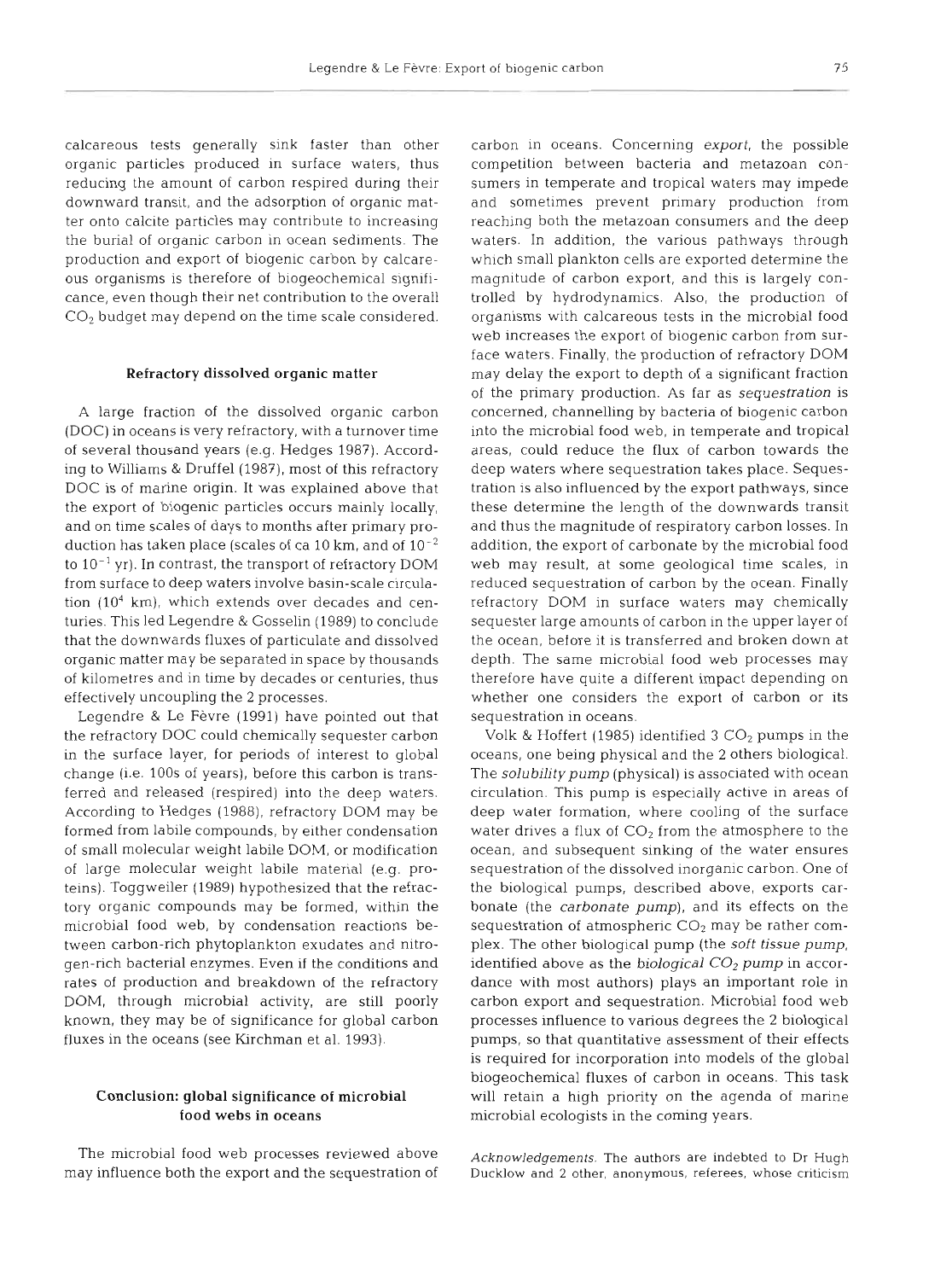and suggestions resulted in significant improvement of the manuscript. Grants from the Natural Sciences and Engineering Research Council of Canada to L.L. and financial support from the Centre National de la Recherche Scientifique, France, to J.L.F. were instrumental in the completion of this work. We thank Mr Serge Gosselin for preparing the figures.

## LITERATURE CITED

- Azam F, Fenchel T, Field JG, Gray JS, Meyer-Re11 LA, Thingstad F (1983) The ecological role of water-column microbes in the sea. Mar Ecol Prog Ser 10:257-263
- Berger WH (1982) Deglacial  $CO<sub>2</sub>$  buildup: constraints on the coral reef model. Paleogeogr Paleoclimatol Paleoecol 40: 235-253
- Bishop JKB (1989) Regional extremes in particulate matter composition and flux: effects on the chemistry of the ocean interior. In: Berger WH, Smetacek VS, Wefer G (eds) Productivity of the ocean: present and past. Wiley, Chichester, p 117-137
- Bruland KW, Silver MW (1981) Sinking rates of fecal pellets from gelatinous zooplankton (salps, pteropods, doliolids). Mar Biol 63:295-300
- Cushing DH (1989) A difference in structure between ecosystems in strongly stratified waters and in those that are only weakly stratified. J Plankton Res 11:l-13
- Ducklow HW (1991) The passage of carbon through microbial foodwebs: results from flow network models. Mar microb Food Webs 5:129-144
- Ducklow HW, Purdie DA, Williams PJ leB, Davies JM (1986) Bacterioplankton: a sink for carbon in a coastal plankton community. Science 232:865-867
- Fasham MJR (1985) Flow analysis of materials in the marine euphotic zone. In: Ulanowicz RE, Platt T (eds) Ecosystem theory for biological oceanography. Can Bull Fish Aquat Sci 213:138-162
- Fortier L, Le Fèvre J, Legendre L (1994) Export of biogenic carbon to fish and to the deep ocean: the role of large planktonic microphages. J Plankton Res 16:809-839
- Goldman JC (1988) Spatial and temporal discontinuities of biological processes in pelagic surface waters. In: Rothschild BJ (ed) Toward a theory on biological-physical interactions in the world ocean. Kluwer, Dordrecht, p 273-296
- Hedges J1 (1987) Organic matter in sea water. Nature 330: 205-206
- Hedges JI (1988) Polymerization of humic substances in natural environments. In: Frimmel FH, Christman RF (eds) Humic substances and their role in the environment. Wiley, Chichester, p 45-48
- Heinbokel JF (1986) Occurrence of Richelia intracellularis (Cyanophyta) within the diatoms Hemiaulus haukii and H. membranaceus off Hawaii. J Phycol 22:399-403
- Holligan PM, Viollier M, Harbour DS, Camus P, Champagne-Philippe M (1983) Satellite and ship studies of coccolithophore production along a continental shelf edge. Nature 304:339-342
- Honjo S (1980) Material fluxes and modes of sedimentation in the mesopelagic and bathypelagic zones J mar Res 38: 53-97
- Honjo S (1982) Seasonality and interaction of biogenic and lithogenic particulate flux at the Panama Basin. Science 218:883-884
- JGOFS (1990) The Joint Global Ocean Flux Study JGOFS Science Plan, JGOFS Report no 5. Scientific Committee on Oceanic Research, Halifax
- Kirchman DL, Lancelot C, Fasham M, Legendre L, Radach G, Scott M (1993) Dissolved organic matter in biogeochemical models of the oceans. In: Evans GT, Fasham MJR (eds) Towards a model of ocean biogeochemical processes. Springer-Verlag, Berlin, p 209-225
- Lasaga AC, Berner RA, Garrels RM (1985) An improved geochemical model of atmospheric  $CO<sub>2</sub>$  fluctuations of the past 100 million years. In: Sundquist ET, Broecker WS (eds) The carbon cycle and atmospheric  $CO<sub>2</sub>$ : natural variations archean to present. AGU Monograph 32, Am Geophys Union, Washington, DC, p 397-411
- Legendre L (1990) The significance of microalgal blooms for fisheries and for the export of particulate organic carbon in oceans. J Plankton Res 12:681-699
- Legendre L, Ackley SF, Dieckmann GS, Gulliksen B, Horner R, Hoshiai T, Malnikov IA, Reeburgh WS, Spindler M, Sullivan CW (1992) Ecology of sea ice biota. *2.* Global significance. Polar Biol 12,429-444
- Legendre L, Demers S, Gosselin M (1987) Chlorophyll and photosynthetic efficiency of size-fractionated sea-ice microalgae (Hudson Bay, Canadian Arctic). Mar Ecol Prog Ser 40 199-203
- Legendre L, Gosselin M (1989) New production and export of organic matter to the deep ocean: consequences of some recent discoveries. Limnol Oceanogr 34:1374- 1380
- Legendre L, Le Fevre J (1989) Hydrodynamic singularities as controls of recycled versus export production in oceans. In: Berger WH, Smetacek VS, Wefer G (eds) Productivity of the ocean: present and past. Wiley, Chichester, p 49-63
- Legendre L, Le Fèvre J (1991) From individual plankton cells to pelagic marine ecosystems and to global biogeochemical cycles. In: Demers S (ed) Particle analysis in oceanography. Springer-Verlag, Berlin, p 261-299
- Lindstrom DR, McAyeal DR (1989) Scandinavian, Siberian, and Arctic Ocean glaciation: effect of Holocene atmospheric  $CO<sub>2</sub>$  variations. Science 245:628-631
- Lisitzin AP (1972) Sedimentation in the world ocean. Special Publication 17, Society of Economic Paleontologists and Mineralogists, Tulsa, OK
- Michaels AF, Silver MW (1988) Primary production, sinking fluxes and the microbial food web. Deep Sea Res 35: 473-490
- Moloney CL, Field JG, Lucas MI (1991) The size-based dynamics of plankton food webs. 11. Slmulations of three contrasting southern Benguela food webs. J Plankton Res 13:1039-1092
- Pace ML, Glasser JE, Pomeroy LR (1984) A simulation analysis of continental shelf food webs. Mar Biol 82:47-63
- Pilskaln CH. Honjo S (1987) The fecal pellet fraction of biogeochemical fluxes to the deep sea. Global biogeochem Cycles 1:31-48
- Pomeroy LR (1974) The ocean's food web, a changing paradigm. BioSci 24:499-504
- Pomeroy LR, Deibel D (1986) Temperature regulation of bacterial activity during the spring blooms in Newfoundland coastal waters. Science 233:359-361
- Pomeroy LR, Wiebe WJ (1988) Energetics of microbial food webs. Hydrobiologia 159:7-18
- Pomeroy LR, Wiebe WJ (1993) Energy sources for microbial food webs. Mar microb Food Webs 7:101-118
- Pomeroy LR. Wiebe WJ, Deibel D, Thompson RJ, Rowe GT, Pakulski JD (1991) Bacterial responses to temperature and substrate concentration during the Newfoundland spring bloom. Mar Ecol Prog Ser 75 143-157
- Rassoulzadegan F (1993) Protozoan patterns in the Azam-Ammerman's bacteria-phytoplankton mutualism. In: Guerrero R, Pedrós-Alió C (eds) Trends in microbial